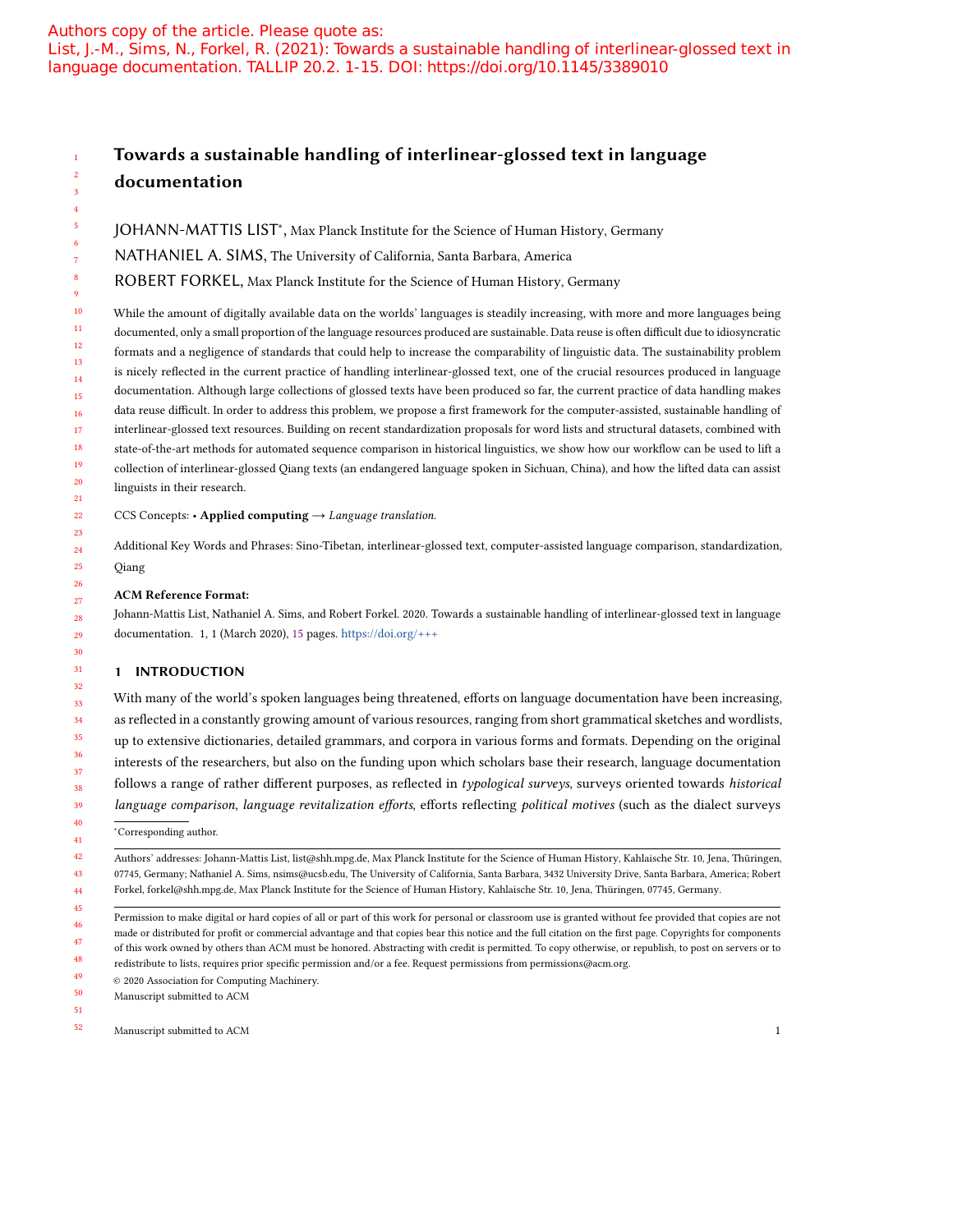53 54 55 conducted by Chinese scholars in the 1950s [28]), and efforts reflecting missionary goals (such as surveys conducted by religious organizations).

While the amount of digitally available data on the worlds' languages is steadily increasing, with more and more languages being documented, only a very small proportion of the language resources that are produced meet the criterion of sustainability. Sustainability – in the context of scientific research – is hereby understood as a resource that complies to the principles of FAIR data as outlined by Wilkinson et al. [35]: resources should be *findable, accessible*, interoperable, and reusable.

62 63 64 65 66 67 68 69 70 71 The low degree of language resource re-usability is due to the different objectives of people who carry out language documentation. We face a situation where specifically the re-usability of language resources is made extremely difficult. This starts from the fact that some resources are still only produced in print, and even if they are produced digitally, they are rarely machine-readable, as they are shared in form of PDF documents, which cannot be converted to computerfriendly resource formats, such as spreadsheet tables or lightweight databases. Even if the data are shared in tabular, basically machine-readable form, they are often not interoperable, because they lack standardization, and in order to access one specific resource, huge efforts are needed in order to lift the data to a level where they could be easily reused in computer-based or computer-assisted frameworks oriented towards cross-linguistic comparison.

72 73 74 75 76 77 78 79 80 One might argue that it is not the primary purpose of language resources, such as, for example, dictionaries, to be parsed by a computer application, but rather by humans who want, for example, to teach an endangered language in school. But it is important to keep in mind that even humans tend to prefer digital dictionaries over resources written in prose and printed only on paper, and the easier a given resource can be searched, the more lasting will be its impact, specifically among younger generations. In addition, the limited sustainability of linguistic resources makes it very difficult, if not even impossible at times, to develop targeted applications in the field of natural language processing (NLP), specifically for endangered and poorly documented languages.

81 82 83 84 85 86 87 88 89 90 91 92 Most NLP applications are not only "blind" to language-specific aspects, since – specifically for poorly documented languages – the resources are lacking, but additionally – since large language resources used for the study of big languages (English, Chinese) are often of poor quality – ignore linguistic knowledge to a large degree. In order to side-step the problem of lack of documentation, researchers in NLP now have started to try and impute missing data from cross-linguistic typological databases, given that the data-hungry business of NLP can often not cope with datasets small in size [30]. In fact, prediction (or *retrodiction*) of missing features can indeed be useful, not only in the typological sphere but also for the lexicon, as scholars report in an ongoing experiment of word prediction of Kho-Bwa languages (Tibeto-Burman) [2]. But in order to allow for a successful integration of linguistic resources that could help NLP applications to improve its approaches, specifically also when dealing with smaller and endangered languages, it is important to improve on the general sustainability in language documentation.

93 94 99 100 101 While some steps in this direction have been already undertaken in the future, with new standards being proposed for the handling of word lists and structural data in historical linguistics and language typology [6], or initial frameworks having been developed for the handling of rhyme annotation [25], we want to draw the attention to *interlinear*glossed text as one of the crucial resources produced by language documentation efforts. Although large collections of interlinear-glossed text have been produced so far, and scholars use it across all subfields of linguistics, including opposing camps, the current usage practice largely lacks sustainability, being – despite its formal nature – mostly oriented towards "manual digestion".

102 103 104 In the following, we want to propose a first framework for the computer-assisted, sustainable handling of interlinearglossed text (IGT). After discussing our general strategy to increase the sustainability of linguistic resources, which Manuscript submitted to ACM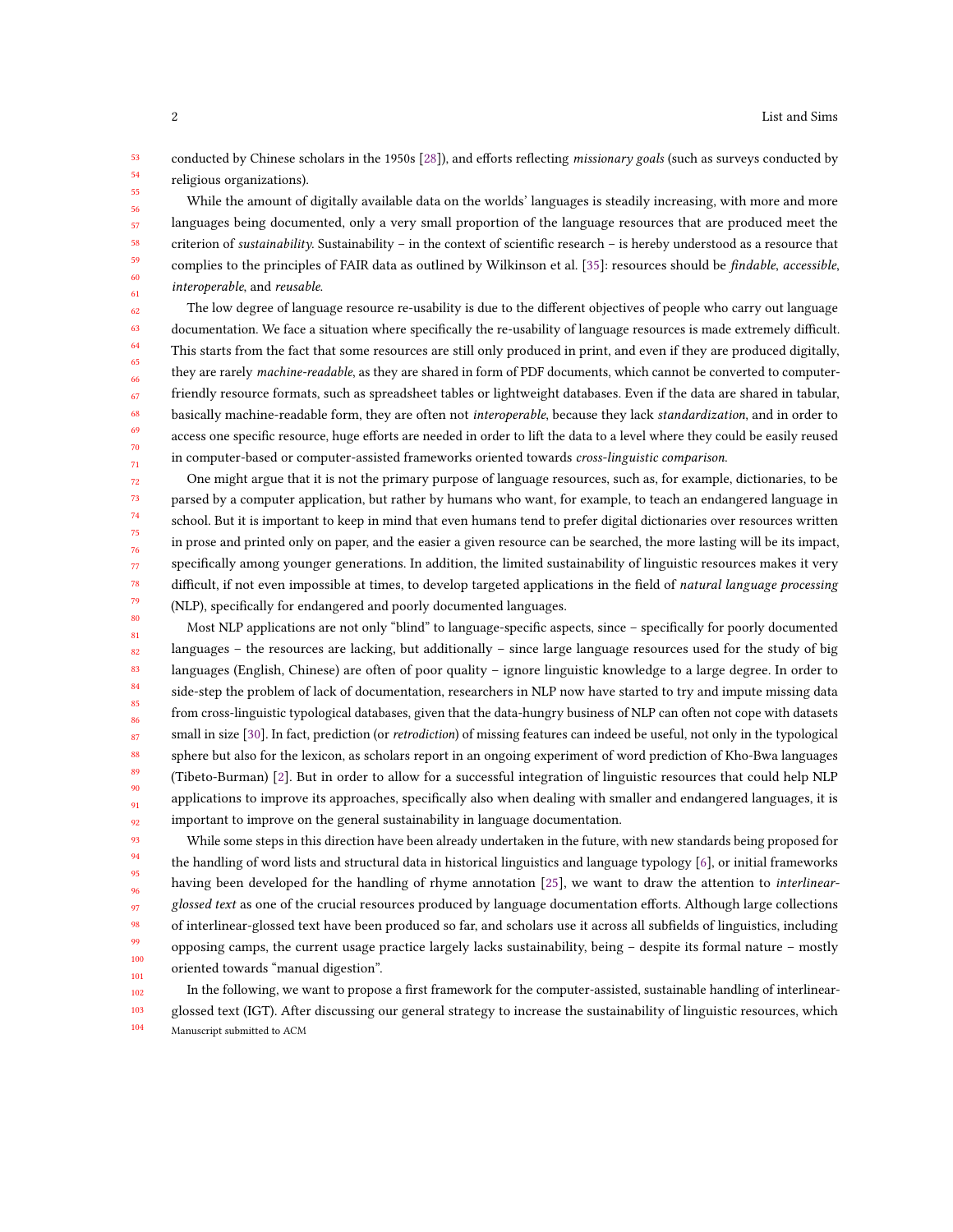105 110 111 112 follows closely the recommendations of the Cross-Linguistic Data Formats initiative (https://cldf.clld.org, [6], Section 2), we will present a detailed (but still rudimentary) proposal for the standardization of interlinear-glossed text (Section 2), and illustrate, how this framework can be successfully applied to lift the data of a small corpus of Qiang texts (Section 3), an endangered language, spoken in the northwest part of Sichuan Province in China [11, pp. 1-5]. We conclude by discussing further application possibilities for our framework and point to problems that need to be addressed in the nearer future (Section 5).

#### 2 SUSTAINABILITY OF LINGUISTIC RESOURCES

156

Given that linguists create linguistic resources with different purposes in mind, the resources – specifically those on endangered and low-resource languages – differ widely. While it is clear that there are generally different type of resources, and that not all linguists plan to create a dictionary of the languages they want to document, the problem does not lie in the broad categories (dictionary, grammar, text corpus, wordlist), but in the way in which the broad categories most scholars would agree upon are created and shared.

123 124 125 126 127 128 129 130 131 132 133 134 135 136 As an example, consider the seemingly simple problem of creating *comparative wordlists* for a couple of languages of interest. While the basic format, according to the standard notion of the linguistic sign, would require a triple of language, concept, and form, we find standardization issues in all three of these basic components. Language names, although referring to the same language variety, may vary widely, both for historical reasons (e.g., because language names in the past may have had a derogatory attitude), but also for reasons that are not always made explicit in published studies. Concepts are usually denoted with help of elicitation glosses, i.e. the gloss that linguists use in order to elicit a given concept [23], but elicitation glosses that are intended to denote the same concepts vary widely, even if the same language for elicitation has been used [18]. Word forms, finally, are the least standardized of all items one encounters in wordlists, given that scholars usually do not provide phonetic transcriptions, but rather turn to orthographies, where available, or make use of quasi-phonological transcriptions that they consider more convenient for typing, but which are rarely explained with respect to the intended phonetic values.

137 138 139 140 141 142 While the problems may seem severe, initial standardization efforts have been done in the past years, and they have also shown that is possible to successfully enhance existing datasets, by applying a procedure that could be called retro-standardization. Instead of changing existing resources manually, semi-automatically, or automatically, retro-standardization adds several annotation layers to existing datasets that allow for an easy conversion of the original data into a format that is machine-readable and cross-linguistically comparable.

143 144 145 146 147 148 149 150 151 152 153 154 155 These efforts have been most prominently propagated by the Cross-Linguistic Data Formats initiative (CLDF, https://cldf.clld.org, [6]). The basic idea of CLDF is to address comparability problems involving linguistic data by introducing reference catalogs, i.e. meta-databases that offer information for those entities which are crucial for crosslinguistic comparison. As the most prominent example, the Glottolog catalog (https://glottolog.org) offers information on language names, geographic locations, and basic genealogical classifications [8]. In order to make sure that it is clear which languages a given resource documents, all that needs to be done is to list the *Glottocodes*, the identifiers provided by Glottolog, for each language that occurs in the resource. Similarly, the Concepticon project (https://concepticon.clld.org, [21], see [20] for details), offers standard identifiers for elicitation glosses and links existing concept lists to those identifiers in order to illustrate the huge variation that can be encountered in concept elicitation. For word forms, the recent Cross-Linguistic Transcription Systems initiative (CLTS, https://clts.clld.org, [19]) provides standard identifiers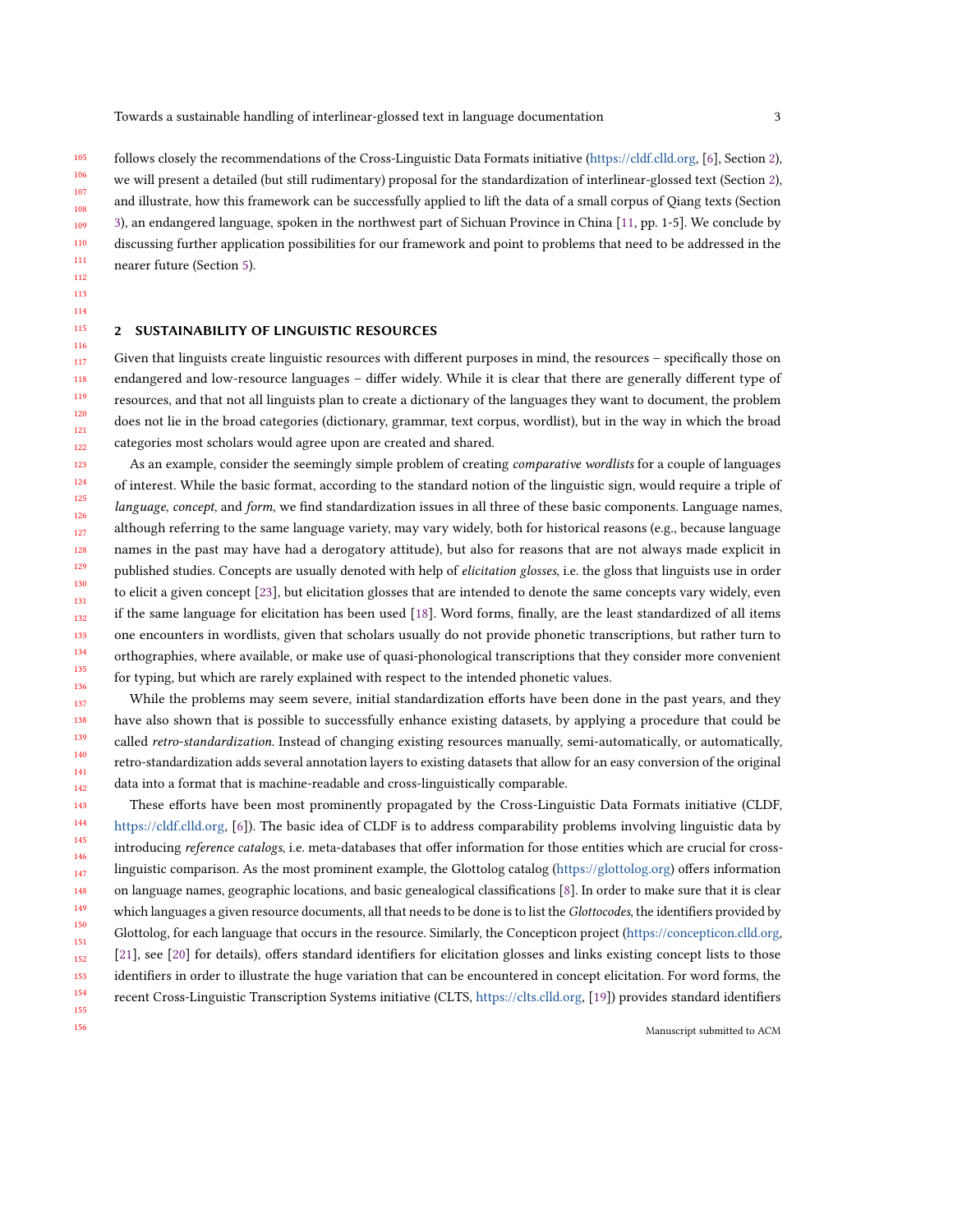157 158 159 for speech sounds which are themselves linked to different transcription systems and thus offer a convenient way to check if a given transcription complies to the standard defined by a given system  $[1]$ <sup>1</sup>

160 161 162 163 164 165 166 167 168 169 170 171 172 173 174 175 CLDF reference catalogs do not stop with providing identifiers to which the original data could be linked. In addition, specific tools are provided that facilitate the process of linking. While identifying languages in Glottolog is already made easy by the web application, the Python API that comes along with it allows scholars proficient in Python programming to use the data provided with Glottolog inside of Python scripts. Concepticon offers command-line tools that allow for an automated mapping of elicitation glosses to the Concepticon identifiers in multiple languages, which can as well be applied from within Python scripts. CLTS offers a range of strategies to normalize transcription data, specifically when provided in the broad version of the IPA that is at the core of the reference catalog. Additionally, scholars can make use of orthography profiles [29] that allow for a semi-automated conversion of transcriptions in a given resource into the standards supported by CLTS.<sup>2</sup> All in all, these tools, which are well-documented and also illustrated in several online tutorials, greatly facilitate the process of retro-standardization [17]. The advantage of retro-standardization efforts are most prominently illustrated by the Database of Cross-Linguistic Colexifications (https://clics.clld.org, [27]), a large collection of aggregated lexical datasets, which has recently been published in its third version [31], containing data on more than 2400 language varieties, aggregated from 30 different sources. $^3$ 

176 177 178 179 180 181 182 183 184 With respect to interlinear-glossed text, the situation is still different. Although annotation tools exist, as, for example provided by the Summer Institute of Linguistics' FieldWorks program (https://software.sil.org/fieldworks/), their application is difficult due to a lack of cross-platform support (with many tools working only on Windows machines), but also by a large degree of freedom offered by the respective software. Since the majority of IGT is still produced in research articles, and not in form of standardized databases, errors in the glossing procedure are still rather common, as can be seen when checking a random resource provided by ODIN, the largest agglomeration of interlinear-glossed text examples taking from linguistic resources [13].

185 186 187 188 189 190 191 192 193 194 195 Our strategy for working towards an increase of sustainability in language documentation, with a specific focus on interlinear-glossed text is two-fold, following the idea of retro-standardization, as it has been proposed by the CLDF initiative. First, we want to increase scholar's awareness regarding available standards and the advantages of using them. Second, we want to make it as easy as possible for scholars to produce their data in the way they know, while encouraging them to open backdoors for quick retro-standardization of their data. The basic idea is to provide initial standards that come close to the formats which scholars already use, but are strict enough to allow for a quick processing by a machine. The advantage of such an approach is that data can be automatically checked for errors which may be easily introduced in typing, while at the same time opening a door for quick retro-standardization with help of computer tools which we will present in detail in the following sections.

#### PROPOSALS FOR STANDARDIZING INTERLINEAR-GLOSSED TEXT

In the following, we will present our proposals for a flexible standardization framework of interlinear-glossed text in detail. After briefly discussing the role that interlinear-glossed text plays in language documentation, we will explain the basic ideas behind the CLDF initiative in more detail, and then present a workflow for the retro-standardization of resources that offer interlinear-glossed text.

<sup>204</sup> 205  $^1$ The CLTS framework and database is described in detail in the paper by Anderson et al. [1]. Additionally, the supplementary material illustrates in a step-by-step guide how the CLTS code framework can be used for the tasks described in this paper.

<sup>206</sup>  ${}^{2}$ See the tutorial by List [16] for details on orthography profiles and how they can be employed. A web-based implementation of the Python package for orthography profiles can be directly accessed and tested at https://digling.org/calc/profile.

<sup>207</sup> 208 3By now, CLICS has not only been used in numerous linguistic studies [7, 33], but also in studies dealing with open research questions in psychology [10].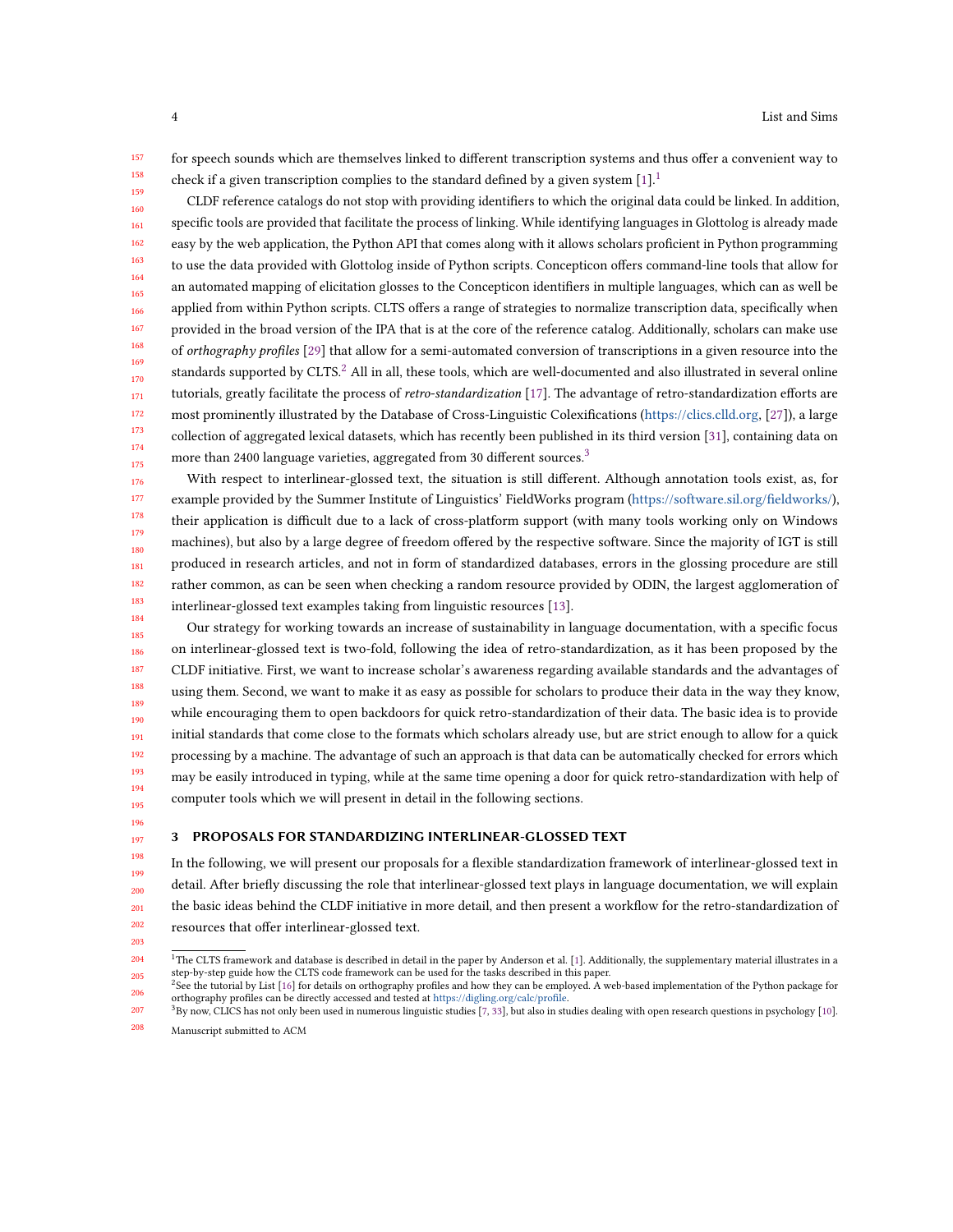#### 209 3.1 Inter-linear-glossed text

210

257

260

211 212 213 214 215 216 217 218 219 220 221 222 223 224 225 Inter-linear-glossed text is a commonly used way of presenting the structure by which phrases in languages are built. The basic idea is to gloss each word of a phrase in a certain language by grammatical and lexical glosses in order to elucidate how the respective language expresses a certain circumstance. Technically, IGT demands at least two separators. First, words in the language that is being glossed need to be distinguished, which could be done by a simple white-space character, which is often represented by a tab-stop, in order to support a visual alignment of the original text and the glosses. Second, all meaningful grammatical and lexical units, that is, the morphemes inside a word need to be marked, which is usually done with the help of the dash character ("-"). Apart from this, there are different rules to distinguish lexical from grammatical glosses. The most common way consists in writing grammatical glosses in abbreviated form in capital letters, and providing a legend for the meaning of the abbreviations. Lexical glosses are usually not standardized and simply follow the analysis of the researcher with respect to the utterance under question. Table 1 provides an example of a piece of IGT in German along with the lexical and grammatical glosses and the translation in English.4

> Die Katze sitz-t auf den Matratz-en ARTIC.NM.SG.F cat sit-3.SG.IND on ARTIC.DT.PLR.F mattress-PLR The cat sits on the mattresses. Table 1. Simple example sentence of IGT in German.

Although there have been efforts to standardize IGT with respect to the usage of grammatical glosses, one can encounter a lot of variation with respect to the implementation of the principle. Scholars tend to provide their own abbreviations in the introduction or the appendix of the work, and they also tend to use their own transcription systems (if the language under question has no standardized orthography). Ideally, the information on the grammatical glosses and the transcription systems are exemplified in the studies providing IGT, but the fact that IGT is not following any strict principles – and is barely checked by computational methods for internal consistency – results in a large variation that makes it difficult to make actual use of large IGT collections such as the ones provided, for example, by the ODIN project [13].

243 244 245 246 247 248 249 250 251 252 253 254 255 256 While it cannot be denied that there is a certain awareness of the problem of incomparability of IGT from a crosslinguistic perspective, with quite a few journals demanding IGT to follow the popular Leipzig Glossing Rules [3], the lack of computer-assisted testing whether a given sample of IGT provided in an article or a database conforms to a given standard makes it extremely difficult to compare IGT corpora *across* the studies in which it was originally proposed. Most linguists digest IGT examples piece by piece, without expecting to use them for corpus studies or extended NLP applications. As a result, the majority of IGT corpora produced at the moment is largely incomparable and not amenable for quantitative comparison, at least not beyond the scope of the resource in which they were originally produced. This is extremely unfortunate, given the wealth of information that IGT could offer for cross-linguistic investigations. Although there are large resources of digitally available IGT, as it is provided, for example, by the PanGloss project (https://lacito.vjf.cnrs.fr/pangloss/), the Dictionaria project (https://dictionaria.clld.org), or the ODIN corpus [13], there is no way to unify the available resources in a common framework. This is a pity, since IGT offers – at least in theory –

<sup>258</sup> 259 <sup>4</sup>Note that we use English as a glossing language for convenience here. Practically, however, the Concepticon resource is not restricted to any specific glossing language and currently offers active support for many common glossing languages, such as Spanish, Russian, German, French, Portuguese, and Chinese.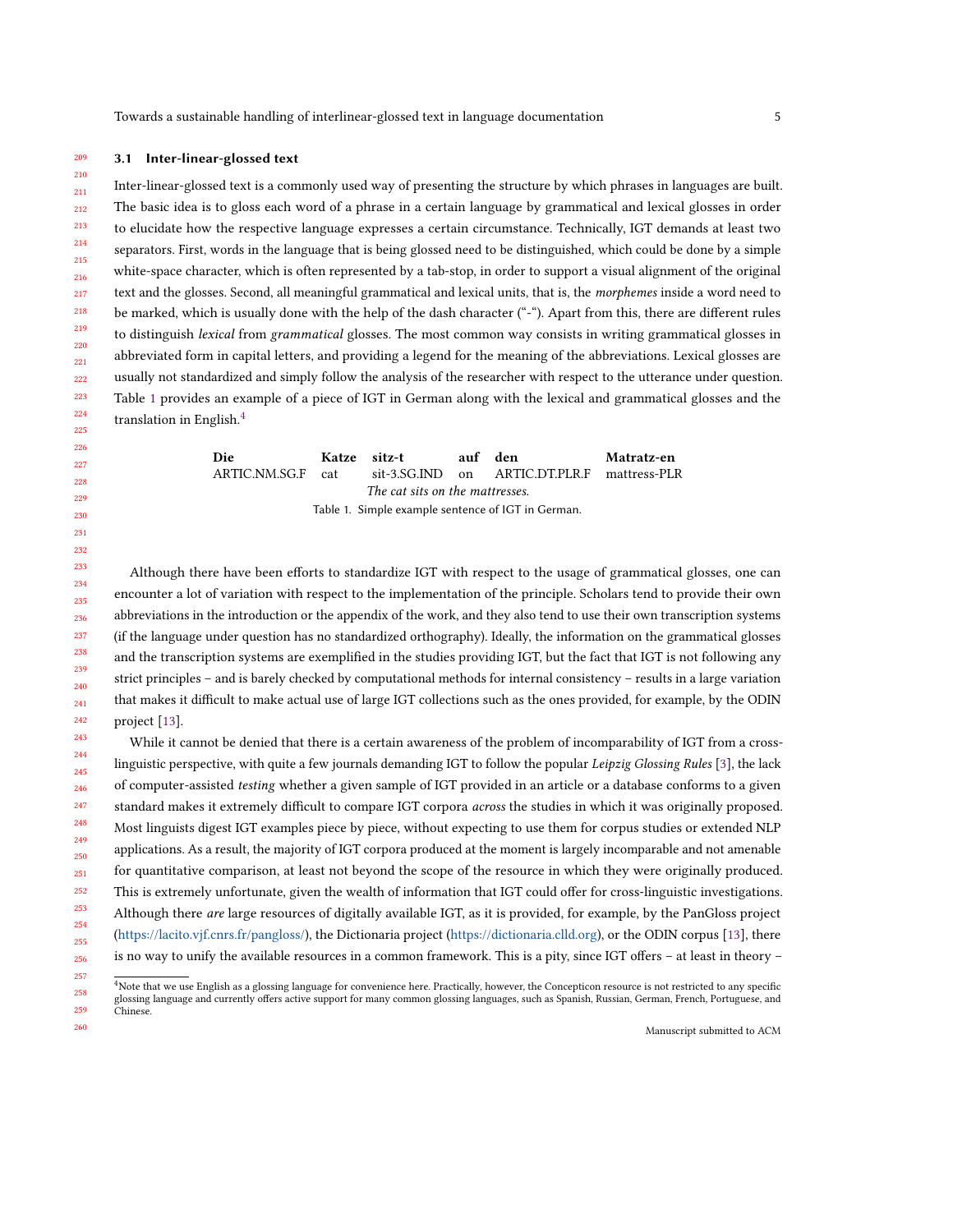261 262 263 264 265 266 267 268 many possibilities for interesting analyses that could drastically increase the amount of resources that scholars who work on quantitative applications in NLP, historical linguistics, and linguistic typology have at their disposal. In cases where dictionaries are lacking, one could use larger IGT collections of the same language to construct wordlists for cross-linguistic comparison. Where grammatical surveys are lacking, IGT could help to extract structural features about a certain language. Finally, if the transcriptions in which IGT is shared were standardized, it could give hints not only to phoneme inventories but also to the potential usage frequency of the phonemes employed by a given language.

269 270

#### 3.2 Workflow for retro-standardization of interlinear-glossed text resources

271 272 273 274 275 276 277 278 Our workflow for the retro-standardization of interlinear-glossed text is rather straightforward and seeks to standardize those aspects of a given resource for which reference catalogs as proposed by the CLDF initiative are supported. A minimal example of interlinear-glossed text consists of two entities. First, there is a text that is divided into sentences, which are themselves divided into *phrases*. Phrases again consist of a sequence of words which are themselves divided into *morphemes* (or *morphs*). Second, a sequence of glosses is aligned to the text, with each gloss providing lexical or grammatical semantic information for each morpheme.

279 280 281 282  $283$ 284 285 While general rules for text glossing have long since been proposed[3], these rules only standardize the outer appearance of interlinear morpheme glossing, while they do not provide any additional recommendations with respect to the way in which, for example, the text should be written, or which elicitation glosses should be used. Since, with the Concepticon project and the CLTS initiative, new reference catalogs are available by now, we think it is time to see to which degree these catalogs can be used to enrich the information that is provided in collections of interlinear glossed text.

286 287 288 289 290 291 292 293 294 295 296 297 298 299 300 301 302 303 304 305 306 307 308 309 Following the general idea of the CLDF initiative of linking resources to the major reference catalogs which have been proposed so far, our workflow towards a retro-standardization of IGT resources thus consists of the following five steps. In a first step, we standardize a given IGT resource by making sure that the basic principle of glossing is followed consistently. Starting from a digital IGT resource, we thus check that all words in a phrase have at least one glossed complex that explains them (1). In a second step, we make sure that each morpheme in a word is given a distinct gloss (be it grammatical or lexical) (2). In a third step, we try to extract *concept lists* for grammatical and lexical glosses, by creating a concordance of each pair of a morpheme and its corresponding gloss in the IGT resource. By automatically distinguishing lexical from grammatical elicitation glosses, this creates two concept lists, one grammatical concept list, and one lexical concept list  $(3)$ .<sup>5</sup> Having created the concept lists, we try to link the entries in the lexical concept list to the Concepticon resource, and the grammatical concept list to the abbreviations and additional instructions that are usually provided along with a given resource of IGT. In the future, we hope to be able to further link the grammatical glosses to reference catalogs similar to Concepticon, but devoted to abbreviations and elicitation glosses for grammatical concepts in linguistic resources (see, for example, the idea of creating a *Grammaticon* as a counterpart of the Concepticon by Haspelmath [9]). In a fourth step, we try to normalize the transcription system by linking each sound segment that occurs in a given IGT resource to the standard transcription systems (called B(road-coverage)IPA) proposed by the CLTS initiative (4). In a last step, we try to identify language-internal cognate words in the IGT resource by clustering all morphemes that show a certain degree of phonetic similarity and are glossed by the same elicitation gloss into the same word family (5). The supplementary material offers a detailed example showing how the workflow can be applied to our test datasets.

<sup>310</sup> 311  $5$ We are aware that there are borderline cases in which grammatical morphemes cannot be strictly separated from lexical ones. In these cases, we recommend to assign the respective forms both to the lexical and the grammatical concept list.

<sup>312</sup> Manuscript submitted to ACM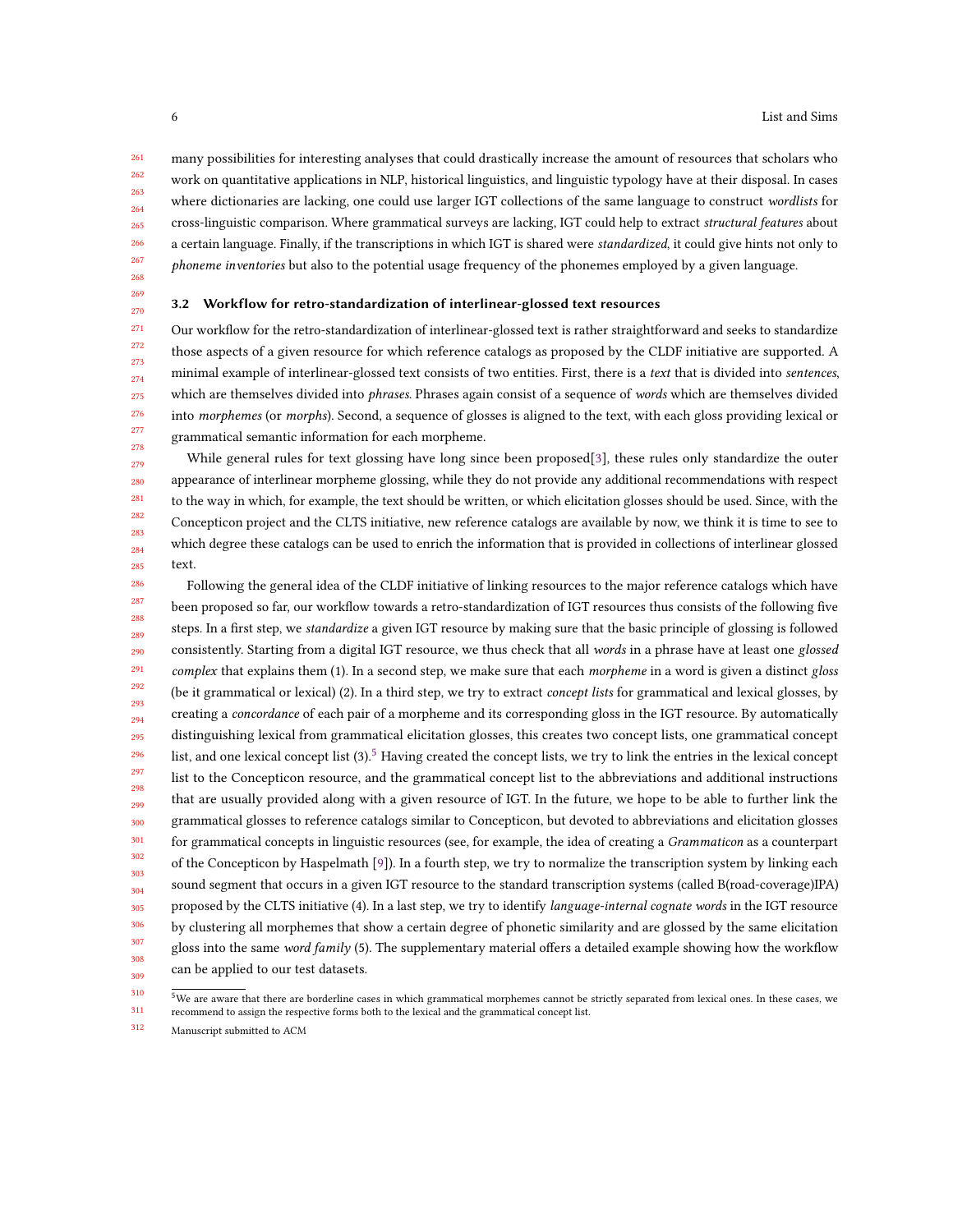Towards a sustainable handling of interlinear-glossed text in language documentation

| Die<br>313 |                | Katze                                  | sitz-t         | auf<br>den           |                               |                          | Matratze-n.  |
|------------|----------------|----------------------------------------|----------------|----------------------|-------------------------------|--------------------------|--------------|
| 314        | ARTIC.NM.SGL.F | cat<br>The cat sits on the mattresses. | $sit-3.SG.IND$ | on                   | ARTIC.DT.PLR.F                |                          | mattress-PLR |
| 315        |                |                                        |                |                      |                               |                          |              |
| 316        | (1)<br>Word    | <b>Gloss</b>                           | (2)            | Morpheme             | <b>Lexical Gloss</b>          | <b>Grammatical Gloss</b> |              |
| 317        | Die            | ARTIC.NM.SGL.F                         |                | Die                  |                               | ART.NOM.SG.F             |              |
| 318        | Katze          | cat                                    |                | Katze                | cat                           |                          |              |
|            | sitz-t         | sit-3.SGL                              |                | sitz                 | sit                           |                          |              |
|            | auf            | on                                     |                | t                    |                               | 3.SG                     |              |
|            | den            | ARTIC.DT.PLR.F                         |                | auf                  | on                            |                          |              |
|            |                | Matratze-n   mattress-PLR              |                | den                  |                               | ART.DAT.PL.F             |              |
|            |                |                                        |                | Matratze             | mattress                      |                          |              |
|            |                |                                        |                | n                    |                               | PL                       |              |
|            |                | $(3a)$ Lex. Concept Concepticon        | (3b)           | <b>Gram.</b> Concept | <b>Leipzig Glossing Rules</b> |                          |              |
|            | cat            | 1208 CAT                               |                | <b>ARTIC</b>         | <b>ART</b>                    |                          |              |
|            | sit            | 1416 SIT                               |                | NM                   | <b>NOM</b>                    |                          |              |
|            | on             | <b>1741 ABOVE</b>                      |                | <b>SGL</b>           | SG                            |                          |              |
|            |                | 105 MATTRESS                           |                | <b>PLR</b>           | PL                            |                          |              |
|            | matress        |                                        |                |                      |                               |                          |              |
|            |                |                                        |                |                      |                               |                          |              |
|            | (4)<br>Word    | <b>CLTS Transcription</b>              | (5)            | Word                 | Cognacy                       |                          |              |
|            | Die            | d i:                                   |                | d i:                 | 1                             |                          |              |
|            | Katze          | k a ts ə                               |                | k a ts ə             | 2                             |                          |              |
|            | sitz-t         | $s$ i ts + t                           |                | $s$ i ts + t         | 34                            |                          |              |
|            |                |                                        |                |                      |                               |                          |              |
|            | auf            | au f                                   |                | au f                 | 5                             |                          |              |
|            | den            | d e: n                                 |                | d e: n               | 1                             |                          |              |
|            | Matratze-n     | $m$ atrats $a + n$                     |                | $m$ a trats $a + n$  | 67                            |                          |              |
|            |                |                                        |                |                      |                               |                          |              |

342

343

344

345

346 347

Fig. 1. Five-stage workflow for the normalization of IGT resources. The text example on top of the figure is checked for consistency with respect to words and glosses in (1), and then checked for consistent usage of lexical and grammatical glosses (2). Lexical and grammatical glosses are mapped to Concepticon (3a) and Leipzig Glossing Rules (3b), respectively. All words are transcribed according to the CLTS transcription system (4), and language-internal cognacy is annotated (5).

348 Once having enriched a given IGT resource in this way, we can present the data in a combined form, in which 349 each instance of the original IGT is accompanied by the additional information that we added during the retro-350 standardization process. There are two major advantages of this procedure. First, by retro-standardizing data, we 351 increase their cross-linguistic comparability. Increasing comparability also increases the value that a given resource 352 has for the linguistic community, as scholars who are not experts in a specific linguistic area can get quick access to 353 354 the major information that was accumulated. Second, by applying our procedure for retro-standardization, we check 355 for the internal consistency of the data at the same time. In this way, potential errors in the data can be identified 356 and corrected along with the standardization. While the first advantage may be specifically appealing to typologists, 357 358 the second aspect is also important for those who collect their data from the field, as it helps to avoid unnecessary 359 errors and inconsistencies, specifically in those cases, where data was collected without assisting software packages. To 360 illustrate how all information acquired with our retro-standardization procedure can be successfully combined, we have 361 created a light-weight web-application in which scholars can query the resource for grammatical and lexical concepts, 362 363 and word forms. Figure 1 illustrates this workflow in a schematic way. 364

Manuscript submitted to ACM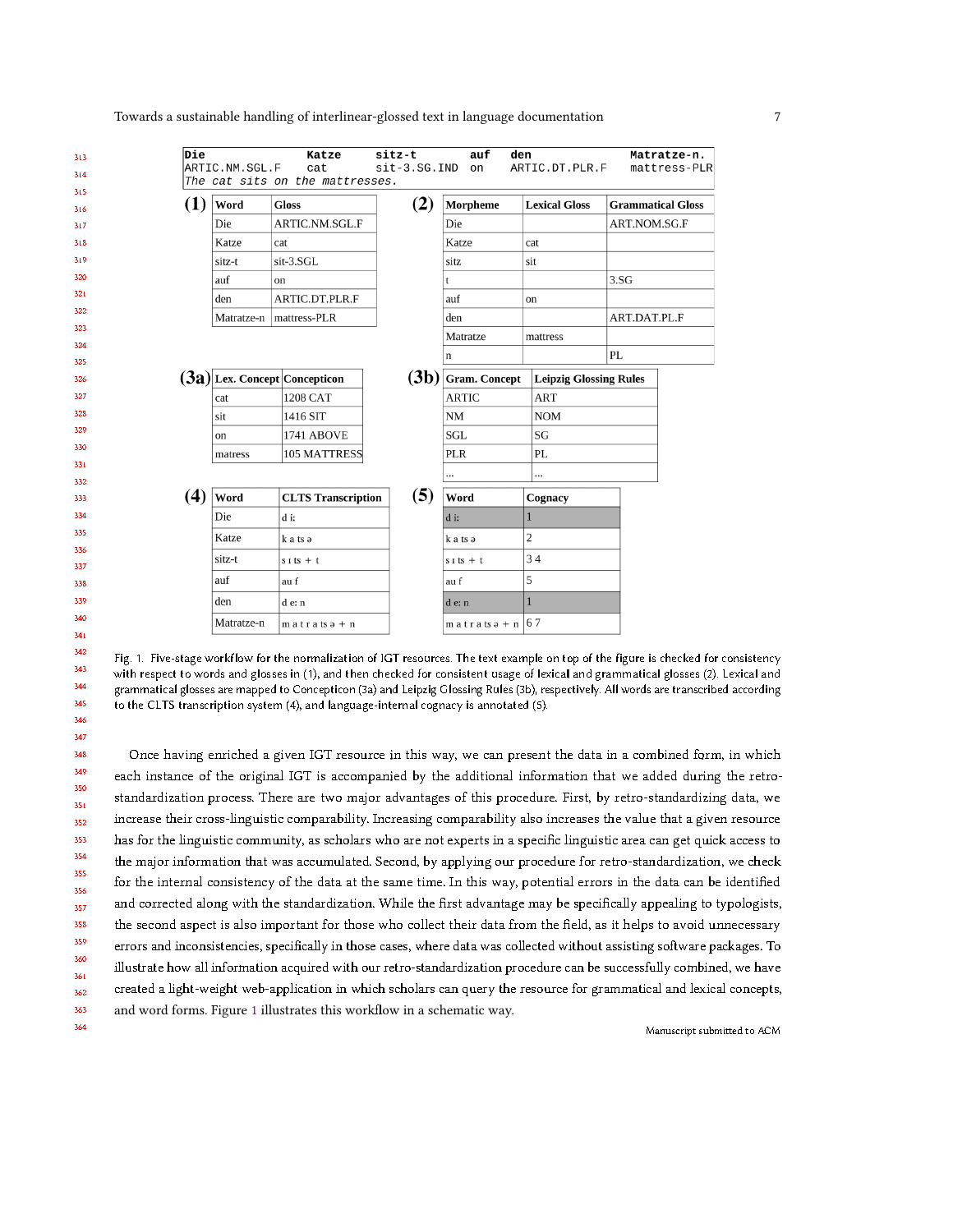4 APPLICATION EXAMPLE WITH DATA FROM QIANG (TIBETO-BURMAN)

In the following, we will illustrate how our workflow can be applied to a concrete IGT resource. The supplementary material provides all data and code needed to replicate the experiments we have carried out in this context, but since our work also includes steps of manual refinement, scholars may come to different results when following our example.

#### 4.1 Materials: An interlinear-glossed corpus of Qiang texts

373 374 375 376 378 379 380 381 Qiang 羌 (also called Rma) is a Tibeto-Burman language spoken by both ethnic Qiang and ethnic Tibetans in the mountainous area along the upper Min river 岷江 in the Rgnaba-Tibetan-Qiang Autonomous Prefecture of western Sichuan, China. Qiang is not a traditionally written language. It is an endangered language that is in many places being replaced by local varieties of Mandarin [4]. The present Qiang data come from a collection of texts from LaPolla and Huang's 2003 description of the Ronghong variety spoken in northwestern Mao County 茂 [12]. The grammar includes an appendix of six transcribed and annotated texts recorded by three different native speakers. The authors give a free translation into English and Chinese for the texts, but do not provide a line-by-line translation.

382 383 384 In order to make the data amenable for digital treatment, the texts were first digitized and stored in a simple text format which closely renders the format of the glossed text in the original PDF version of the resource, but uses tabstops as standard separators on the word level.

#### 4.2 Methods: A Python package for IGT processing

388 389 390 391 392 393 394 395 396 The code needed to apply the workflow for the retro-standardization of IGT resources is provided in form of a small Python library (*pyigt*), available from the Python Package Index. The code makes use of third-party libraries for a variety of tasks, specifically the LingPy Python library for quantitative tasks in historical linguistics (http://lingpy.org, [22]), which we use in particular for the automated detection of language-internal cognates [24, 26]. The workflow itself is integrated into the CLDF data curation workflow provided by CLDFBench [5], a Python library and command-line tool that facilitates the conversion of different data types into CLDF format. In the following, we will illustrate all steps of our workflow in detail.

397 398 399 400 401 402 403 404 405 4.2.1 Input formats. No specific input formats are needed for the workflow proposed here, since the parsing of the data in their original format and their conversion to the CLDF format for interlinear-glossed text is an integral part of the workflow itself. The format in which the example data are provided in our case is a plain text file, separated into texts, with the transcribed and segmented phrases in one line, and the interlinear glosses in a following line. These two-line blocks themselves are separated by a blank line. From this initial format, we convert the data to CLDF format for interlinear glossed text with help of the CLDFBench package [5]. The workflow itself then uses the data in CLDF format.

407 408 409 410 411 412 4.2.2 Consistency checks on IGT data (1). Once the data is prepared in the format as specified in the preceding section, they can be directly parsed by our library and checked for inconsistencies. During this process, the word forms are also normalized by stripping off punctuation marks and other symbols. This check, which is often only done by eyeballing glossed text resources before publication, turned out to be very useful, since it helped us to identify a couple of inconsistencies in the digital version of the data, which were introduced during the process of digitization.

414 415 416 4.2.3 Creation of lexical and grammatical concordances (2). Once the data has passed the first stage of consistency check, lexical and grammatical concordances can be prepared. In this stage, our workflow checks additionally, if the glosses Manuscript submitted to ACM

377

385 386 387

406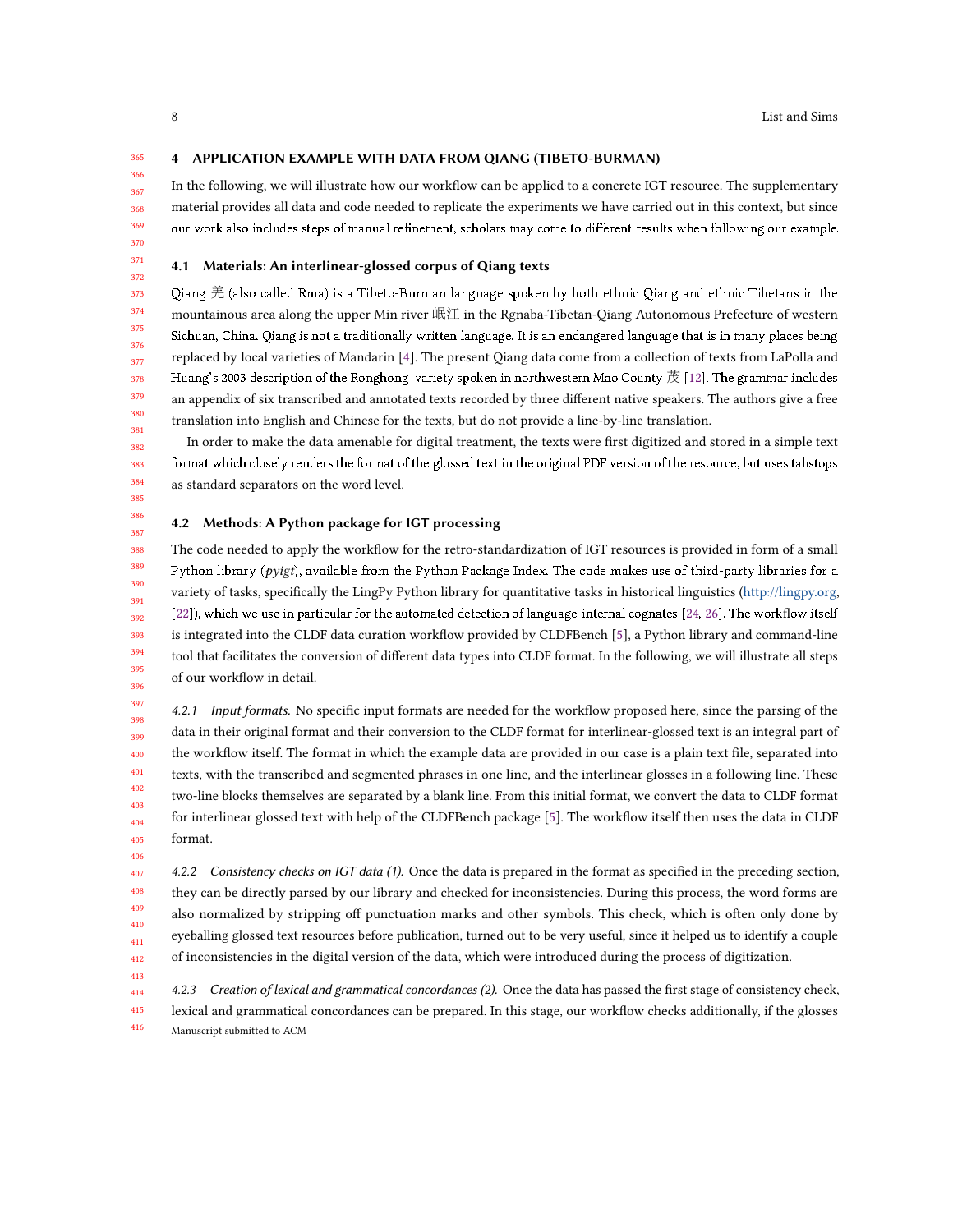match also at the morpheme-level with the words in the resource. In addition, given that grammatical functions often appear in complexes (such as case, number, and gender in many European inflecting languages), this stage introduces a third separator on the level of the glosses, which is used to separate multiple grammatical functions from each other. While the Leipzig Glossing Rules recommend to use a dot for this purpose, the Qiang resource consistently used a colon for this purpose.

423 424 425 426 427 428 429 430 431 432 433 434 435 436 437 438 439 The computation of the grammatical and lexical concordances yielded a total of 309 distinct grammatical forms linked to 46 grammatical concepts, and as many as 1201 lexical forms linked to 597 lexical concepts. The most frequently occurring grammatical form was the interjection [Ha], which we found as many as 360 times in the data, and the most frequently expressed grammatical meaning is represented by numerous directional prefixes (716 examples). The most frequently occurring lexical form was  $[j\phi]$  "say", with 139 occurrences, and the most frequently expressed lexical meaning turned out to be "one" with 206 examples (representing different forms), in many cases used as an indefinite article. All in all, this analysis did not yield any surprises, but it helped us to further eliminate problems in the glosses, as we could identify erroneous glosses that go back to the process of digitization as well as spelling errors in the original resource. An example for a problem in the digitization is the wrong rendering of the word uncle's as unclefls, which is due to the internal rendering of the apostrophe character in the PDF copy of the grammar. We did not identify many obvious errors (e.g. in spelling) going back to the original source itself, which shows that the resource was thoroughly prepared. An example for a spelling error is the elicitation gloss "daugher" which occurs two times in the original data and obviously refers to "daughter".

4.2.4 Mapping lexical and grammatical concepts to reference catalogs (3). Having extracted lexical and grammatical concept lists, we can *map* the lexical concepts to the Concepticon reference catalog. To ease the mapping procedure, the Concepticon Python API offers an automated mapping routine that checks a given elicitation gloss in a resource against those elicitation glosses that have been used in the 275 resources that have so far been linked to the Concepticon. As a result, the process of concept mapping is greatly enhanced, and it did not take us much time to manually refine the automated mappings.

448 449 450 451 452 453 454 455 456 457 458 459 460 Having linked the lexical concepts to Concepticon has the advantage of enabling us to check to which degree the concepts in the resource could be used in other applications. Word lists, for example, are important for historical language comparison, but aggregating word lists from different resources is extremely tedious. Once different resources are linked to the Concepticon reference catalog, however, aggregation is simple, since we can automatically check to which degree different resources overlap with respect to the concepts they employ. Thus, of the 591 concepts reflected in the Qiang resource, we find 112 concepts which also occur in the comparative word list collection established by Sagart et al. for their phylogenetic study on Sino-Tibetan languages [32]. A comparison with the concept list of 100 basic vocabulary items proposed by Morris Swadesh [34] shows that the Qiang resource only covers 56 of these concepts. This information is crucial, as it can help scholars who seek to create comparative wordlists from different resources to check quickly if the coverage across different datasets is high enough.

461 462 463 464 465 466 467 468 In a similar way, the grammatical concepts offer valuable information, as they can give immediate hints with respect to the grammatical categories which are expressed in a given language. Since no reference catalog for elicitation glosses pointing to grammatical concepts has been established so far, we compared the grammatical concepts in the resource with the list of abbreviations listed in the original resource. In a second step, we added the standard abbreviations suggested by the Leipzig Glossing Rules to the grammatical concept list. While the Qiang resource mostly coincided with the Leipzig Glossing Rules, we find a few interesting cases of divergence. Thus, while the abbreviation PRS is used Manuscript submitted to ACM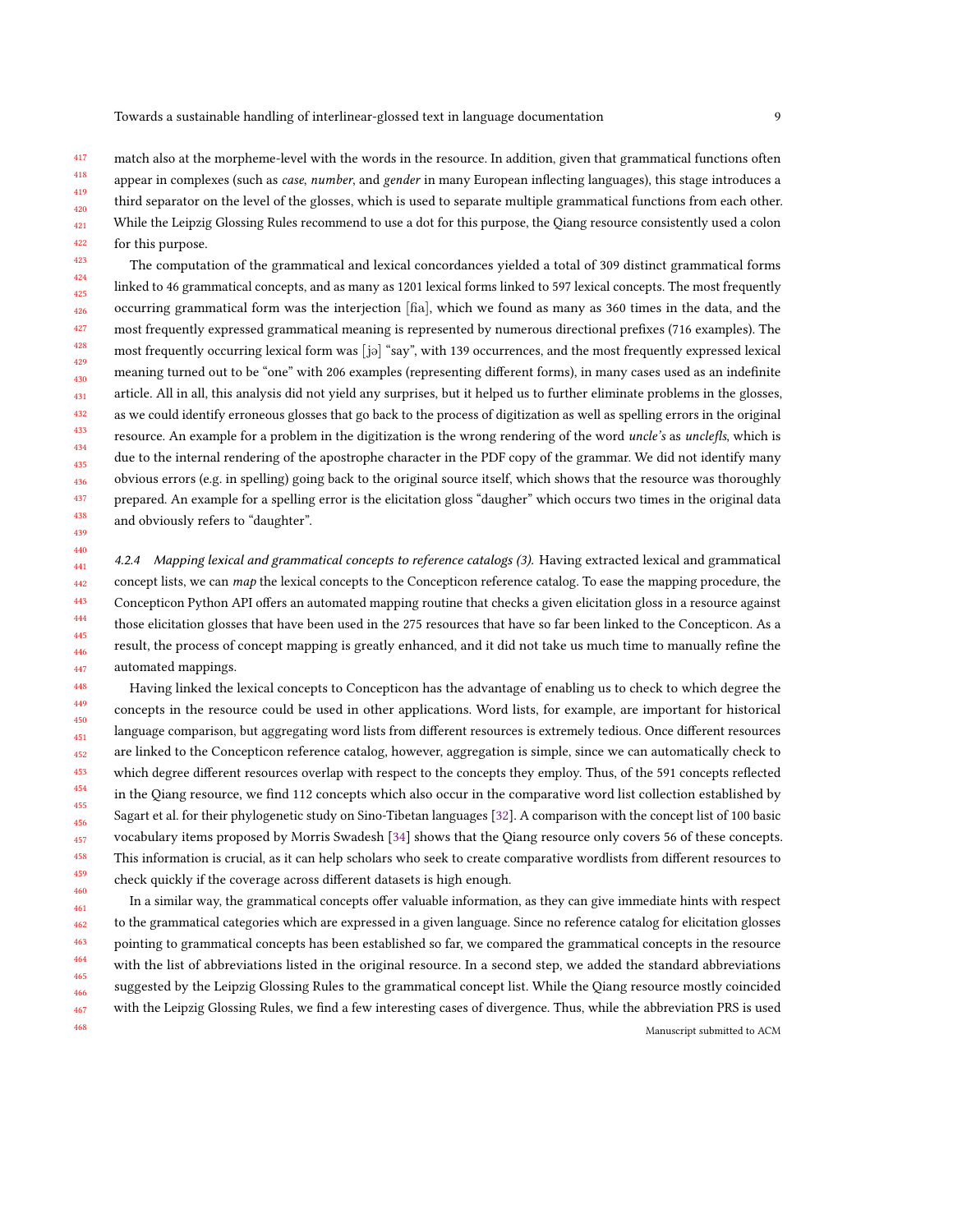by LaPolla and Huang in order to refer to a prospective aspect suffix, the abbreviation refers to the present tense in the Leipzig Glossing Rules. On the other hand, Lapolla and Huang use INDEF to refer to an indefinite marker, while the Leipzig Glossing Rules suggest to abbreviate this as *INDF*. While these comparisons may seem pedantic, they greatly exacerbate an automated comparison across resources. Furthermore, the similarity of abbreviations used in different IGT resources but referring to completely different things shows that a careful comparison of linguistic resources can only be done when referring to the original list of abbreviations. In order to guarantee the future comparability of linguistic resources, we need a reference catalog for grammatical elicitation glosses, as well as general efforts to advocate these standards when producing IGT resources.

|                           |                             |                         |             |                  |          |                   |           |        |               |                  |    |                     | <b>Pulmonic Consonants</b> |             |                               |                                       |         |     |                     |                |                  |              |            |                   |                |                     |
|---------------------------|-----------------------------|-------------------------|-------------|------------------|----------|-------------------|-----------|--------|---------------|------------------|----|---------------------|----------------------------|-------------|-------------------------------|---------------------------------------|---------|-----|---------------------|----------------|------------------|--------------|------------|-------------------|----------------|---------------------|
| Place $\rightarrow$       | Labial                      |                         |             | Coronal          |          |                   |           |        |               |                  |    |                     | Dorsal                     |             |                               |                                       |         |     |                     | Laryngeal      |                  |              |            |                   |                |                     |
| Manner                    | <b>Bilabial</b>             |                         |             | Labio-<br>dental |          | Linguo-<br>labial |           | Dental |               | Alveolar         |    | Palato-<br>alveolar |                            |             | Retroflex Alveolo-<br>palatal |                                       | Palatal |     |                     | Velar          |                  | Uvular       | Pharyngeal | <b>Epiglottal</b> | Glottal        |                     |
| Nasal                     |                             | m                       |             | m                | 'n.      | n                 |           |        | n             | n n <sup>j</sup> |    |                     | n                          | n.          | n.                            |                                       | n       | n.  | n                   | ŋ              |                  | N            |            |                   |                |                     |
| <b>Stop</b>               | $ {\bf p} {\bf p}^{\rm h} $ | $\mathbf b$             | $\rm p$     | þ                | t        | - d               |           |        | t th          | d                |    |                     | t                          | d           |                               |                                       | $\circ$ | Ĵ.  | k<br>k <sub>h</sub> | $\mathbf g$    | q q <sup>h</sup> | $_{\rm G}$   |            | 3                 | $\overline{1}$ |                     |
| Sibilant affricate        |                             |                         |             |                  |          |                   |           |        | ts<br>tsh     | dz               |    | tſ dʒ               | ts<br>t s <sup>h</sup>     | dz          | te<br>tc <sup>h</sup>         | $\left  \mathrm{d}\mathbf{z} \right $ |         |     |                     |                |                  |              |            |                   |                |                     |
| Non-sibilant<br>affricate |                             | $p\ddot{\phi}$ $b\beta$ |             | pf by            |          |                   | $t\theta$ | dð     | tθ            | dð               |    | ti dr               |                            |             |                               |                                       | CC      | -ti | kx.                 |                | $gx$ $qx$        |              | 2h         | 2S                | ?h             |                     |
| Sibilant fricative        |                             |                         |             |                  |          |                   |           |        | s             | z                |    |                     | Ş                          | $Z_{\rm L}$ | <b>G</b>                      | $\mathbf{z}$                          |         |     |                     |                |                  |              |            |                   |                |                     |
| Non-sibilant<br>fricative | $\Phi$                      |                         | $\mathbf f$ | X7               | $\theta$ |                   | $\theta$  | ð      | $\theta$      | ð                | ů. | $\rm Jx$            |                            |             |                               |                                       |         |     | $\mathbf x$         | X              | χ                | $\mathbf{R}$ | h.         | - C               | h              | $f_1$ $\rightarrow$ |
| Approximant               |                             |                         |             | $\exists$        |          |                   |           |        |               | J.               |    |                     |                            |             |                               |                                       |         |     |                     | $\overline{u}$ |                  |              |            |                   |                |                     |
| Flap or tap               |                             | N.C                     |             | M                |          |                   |           |        |               | £.               |    |                     |                            | T3          |                               |                                       |         |     |                     |                |                  | Ġ            |            |                   |                |                     |
| Trill                     |                             | B.                      |             |                  |          |                   |           |        | <b>TO</b>     | $\Gamma$         |    |                     | m                          | m           |                               |                                       |         |     |                     |                |                  | R            | $\,$ H     |                   |                |                     |
| Lateral affricate         |                             |                         |             |                  |          |                   |           |        |               | dk               |    |                     |                            |             |                               |                                       |         |     |                     | $\sigma$       |                  |              |            |                   |                |                     |
| Lateral fricative         |                             |                         |             |                  |          |                   |           |        | $\frac{1}{2}$ |                  |    |                     |                            |             |                               |                                       | A       |     |                     |                |                  |              |            |                   |                |                     |
| Lateral approximant       |                             |                         |             |                  |          |                   |           |        |               |                  |    |                     | $\alpha$                   |             |                               |                                       |         |     |                     |                |                  | L            |            |                   |                |                     |
| Lateral flap              |                             |                         |             |                  |          |                   |           |        |               |                  |    |                     |                            |             |                               |                                       |         |     |                     | Œ.             |                  |              |            |                   |                |                     |

Fig. 2. Consonant chart produced by the EDICTOR tool from the standardized transcriptions.

4.2.5 Standardizing transcriptions (4). As discussed in detail by Anderson et al. [1], the current linguistic practice of phonetic transcription bears not only many pitfalls, but can be barely seen as reflecting a coherent standard. In order to standardize the transcription system employed in a given resource, it is important to identify all distinct sound segments in the data, which can at times be represented by more than just one transcription symbol. While this may sound trivial at first sight, the procedure can turn out to be very tedious, specifically in those cases where a consistent description of the transcription system employed in a given resource is missing.

What has turned out to be extremely helpful in retro-standardizing transcription systems so far is the application of orthography profiles, an idea proposed by Moran and Cysouw [29], which consists of a simple table, in which all graphemes in a given resource are contrasted with their standardized counterpart. While the original preparation of orthography profiles is tedious, the LingPy software package offers a convenient algorithm for their first creation which also tries to link the transcription symbols to the standard proposed by the CLTS initiative, and which we implemented in our workflow. Once an initial, automated orthography profile has been produced, it can be easily manually corrected.

 When adjusting the original transcriptions, it turned out that we did not have to correct many of the transcriptions in the original data. The most notable deviations from the standard transcription system proposed by the CLTS reference catalog was the usage of a normal  $[\rm{h}]$  in order to mark aspiration (which should be represented by a superscript  $[\rm{^h}]$ ). In addition, we found that the authors often used the letter [a] instead of the letter  $\alpha$ ] in order to denote an unrounded Manuscript submitted to ACM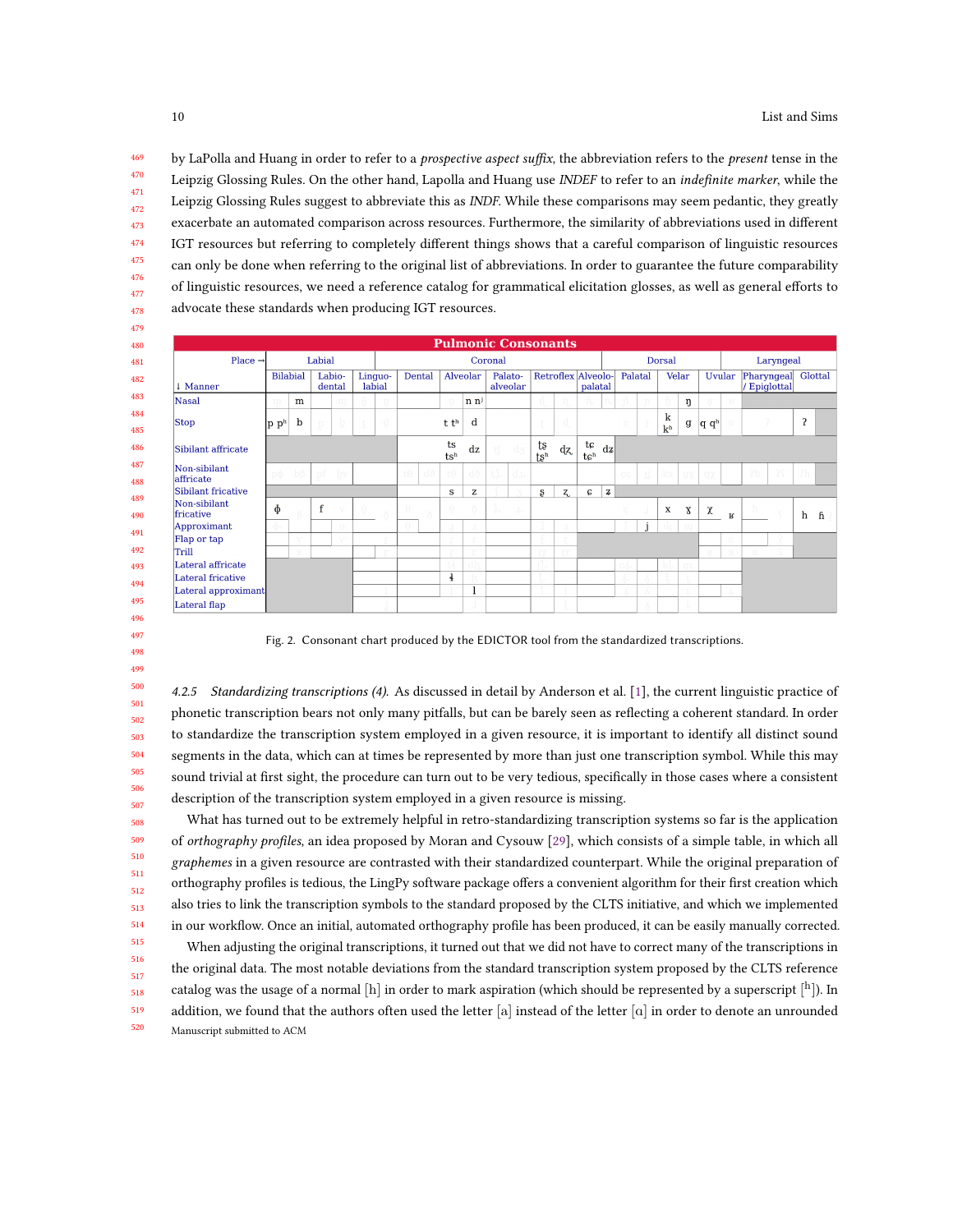open back vowel, although the former variant is not described in the phonology section of the grammer. We also found instances where orthographical spelling was used instead of the phonetic transcriptions, as in the case of zz, which reflects – at least according to the phonological description in the grammar – to a voiced alveolar affricate [dz].

 Figure 2 shows a classical IPA chart of all the consonants in the Qiang resource, which was automatically created from the standardized transcriptions with help of the EDICTOR (https://digling.org/edictor/, a web-based tool for the creation of etymological dictionaries [15], which supports the standards proposed by the CLTS reference catalog. As can be seen from this chart, the data does not provide any surprises, but it helps to evaluate a given transcription system and to compare the one we extracted from the glossed texts with the one reported in the grammar.

4.2.6 Identifying language-internal cognates (5). Once created and manually corrected, the orthography profile allows us to convert the original transcriptions into the standardized transcription system and segment the data into sound segments at the same time. This has the great advantage that the data in this form can be easily fed to algorithms for automated sequence comparison as they are provided by LingPy, and as they are needed for the final step of our retro-standardization workflow.

Since IGT resources taken alone never indicate whether two word forms that diverge slightly represent the same lexeme or not, the lexical and grammatical concordances which we created cannot replace a dictionary. What is needed, as a final step, is to make sure that all word forms which stem from the same lexeme, but which differ due to inflection or allomorphic variation, are assigned to the same lexeme entry.

| ID  |       |        | DOCULECT CONCEPT CONCEPT TYPE FORM TOKENS |       |                                       | <b>OCCURRENCES WORD FORMS CROSSID</b> |              |     |
|-----|-------|--------|-------------------------------------------|-------|---------------------------------------|---------------------------------------|--------------|-----|
| 537 | Qiang | market | lexicon                                   | tshag | ' tsʰ  ªα <mark>N</mark><br><b>To</b> |                                       | tshag to     | 606 |
| 538 | Qiang | market | lexicon                                   | tshe  | ts <sup>h</sup><br>l ə                |                                       | tshə zeků ta | 606 |
| 539 | Qiang | market | lexicon                                   | tshaa | tsʰ  a ∣<br><b>d</b>                  |                                       | tshag ta     | 606 |

Fig. 3. Three slightly diverging word forms denoting "market" in the IGT resource.

In order to identify the lexemes in our data which are reflected by different word forms, we make use of methods for automated sequence comparison in order to produce an initial clustering of similar lexemes into language-internal cognate sets [14]. The result of this analysis is a Qiang wordlist that can be conveniently inspected in the aforementioned EDICTOR tool.

The benefits of this conversion become immediately evident when inspecting the data in detail. As can be seen from the example in Figure 3, we can find three different word forms in the column FORM which all denote the concept "market" in the corpus, which occur together as many as five times. While the two word forms, the first and the third, only differ by their vowel, the second form differs also in the lack of a final consonant. When comparing the differences with our standardized version of the transcription in the field TOKENS, one can see that the difference between [a] and [a] has been accounted for through our orthography profile, in which we already made the decision that [a] is meant to reflect  $[a]$ . The segmented form as rendered by the EDICTOR tool still lists this form with a super-script  $a$ , since we deliberately marked all cases of a being meant to represent [a] in our orthography profile.<sup>6</sup> For the form [tsh]  $\Theta$ , it is difficult to judge if this is a distinct word or a transcription problem. In any case, what we can clearly see from

 This is done by writing the original sound segment and the interpreted sound segment separated by a slash in the replacement column of an orthography profile, thus, underlyingly, the form reads  $[t^{\overline{h}}_s \ a/\alpha \ q]$  and is rendered as superscript by the EDICTOR.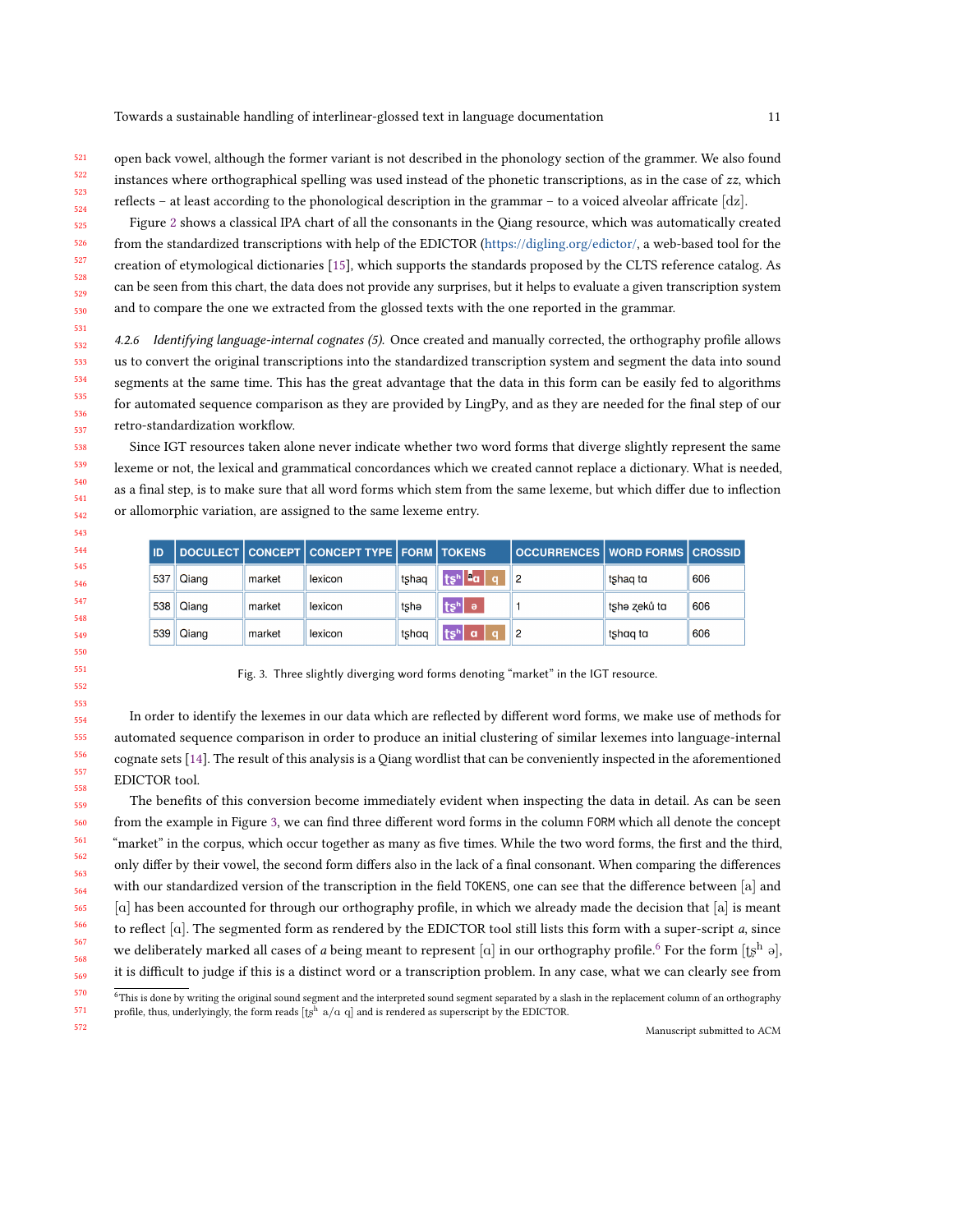this example, is, that the procedure of retro-standardizing IGT resources can directly help to improve the resources by pointing to transcription problems.

 4.2.7 Exporting the data. As a final step of our workflow, the Python library allows to export the retro-standardized resource to a web-based application that can be used to browse through the IGT examples, searching for lexical and grammatical glosses as well as specific word forms. Given that resources in book form are hard to inspect efficiently, this concordance browser offers a very convenient way for typologists and comparative linguists to dive deeper into a given resource. The concordance browser is available from the supplementary material accompanying this study. Figure 4 illustrates its basic usage.

# **CONCORDANCE BROWSER**

hand word form

### **Found 11 matches**

#### ITEM 1 (TEXT Text 6, SENTENCE 106, PHRASE 357)

| tsoqpi,             | tcile-apo                                    | $l_{\theta}$           | tse-ze   | japoq-ta                      |                             |            |
|---------------------|----------------------------------------------|------------------------|----------|-------------------------------|-----------------------------|------------|
|                     |                                              |                        |          | $j$ $\alpha$ $p$ $\alpha$ $q$ |                             |            |
| this:family         | 1 <sub>pl</sub><br>grandfather               | also                   | this-CI. | hand-LOC                      |                             |            |
|                     |                                              |                        |          | hand                          |                             |            |
|                     | ITEM 2 (TEXT Text 6, SENTENCE 19, PHRASE 46) |                        |          |                               |                             |            |
| da-xzə-n,           | qa-nuəni                                     | fantsonso              | zmətsi   | tsoqpi                        | jəpa-q-ta-                  | do-χlu     |
|                     |                                              |                        |          |                               | nuoni                       |            |
|                     |                                              |                        |          |                               | $p \mid a$<br>$\theta$      |            |
| DIR-<br>set.out-2sg | $1$ sg-TOP                                   | $\uparrow$ (anyway.is) | emperor  | this:family                   | hand-top-LOC-<br><b>TOP</b> | DIR-escape |

Fig. 4. Searching for occurrences of "hand" in the IGT resources of Qiang with help of the automatically generated Concordance Browser.

#### 4.3 Examples

 In order to illustrate how the concordance browser constructed from the retro-standardized dataset can be used to shed light on actual linguistic questions, consider the annotation of the hearsay marker  $[(i)]$ . When searching for the grammatical concept "HS", referring to the hearsay marker in Ronghong Qiang, a search with help of the concordance browser yields 24 results, of which the majority of examples has the form [i] (7 occurrences) or [ ji] (6 occurrences), as in [oqpi fio-po-i], glossed as family DIR-become-HS, which can be translated as "became a family". However, in several of these examples, the form corresponding to the hearsay marker appears as [wei], thus containing a bilabial glide initial which is not present in any of the other examples. While it is difficult to confirm this for all 8 examples it seems there that this form reflects an under-analyzed [-w] morpheme which LaPolla and Huang identify as being part Manuscript submitted to ACM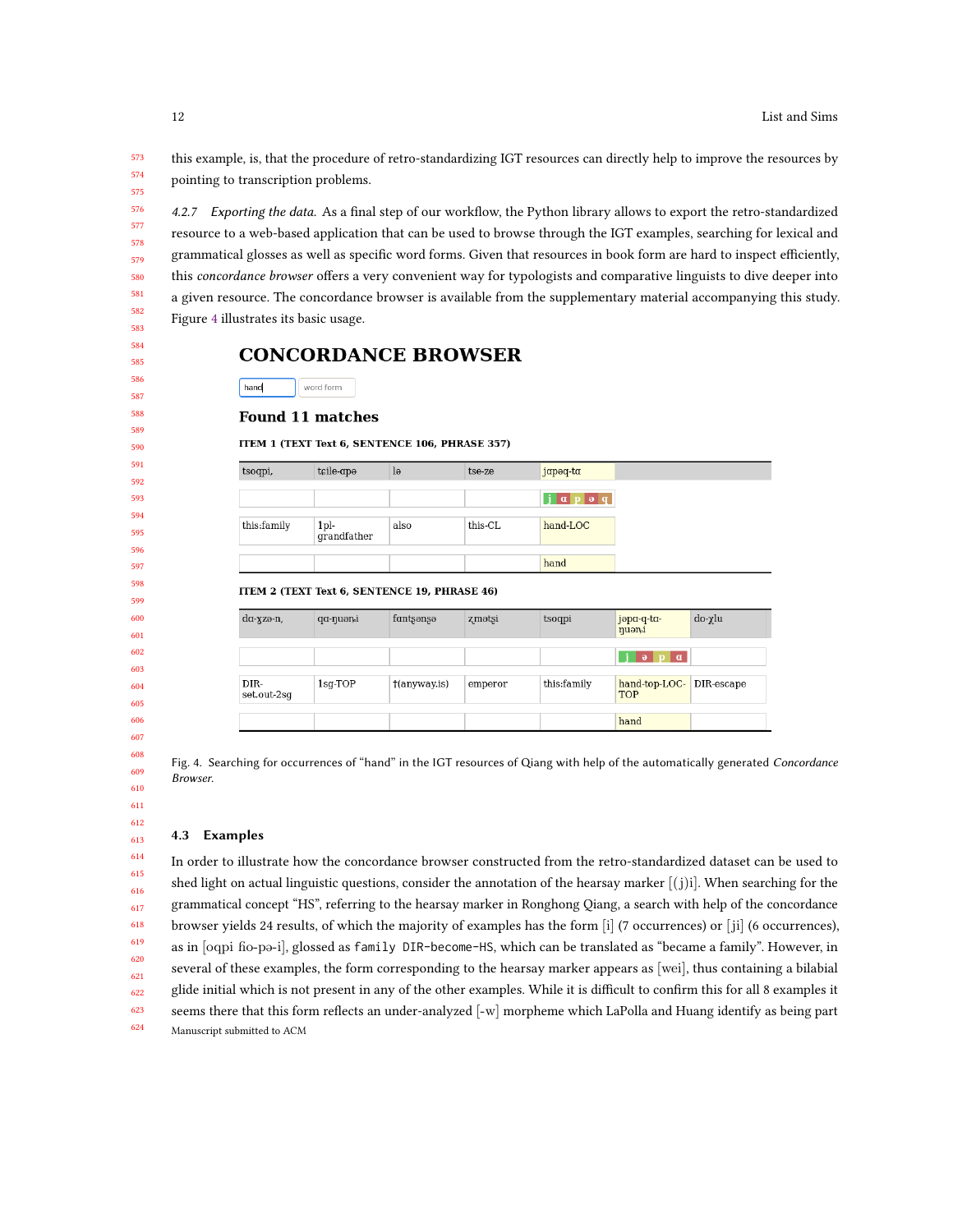625 626 627 628 629 of the 'non-actor person marking suffixes' elsewhere in their grammar (see e.g., page 120, 143). We therefore think that it is possible that this morpheme is incorrectly being marked as the HS marker, at least in some of the examples, as, for example, in [fio-mu-xtcu-wei], glossed as DIR-NEG-burn-HS, which can be translated as '(they) weren't burned' (Text 1, Phrase 5), or in [de-l-wei], glossed as DIR-give-HS, '(god) gave it to them' (Text 2, Phrase 5).

The analysis of the hearsay marker in the Ronghong variety of Qiang is but one small example of how our retrostandardization can help to shed light on a given IGT resource. If more resources were retro-standardized in the way illustrated here, we think, the great service that interlinear-glossed text provides for typologists and comparative linguistics, can further be increased.

#### 5 OUTLOOK

638 639 640 641 642 643 644 645 646 647 In this study we have proposed an initial framework for the consistent handling and the retro-standardization of IGT resources in language documentation studies. By illustrating how a concrete resource of a highly endangered Sino-Tibetan language can be successfully retro-standardized and presented in a way that facilitates not only the linguistic but also the computational investigation of the language data, we have tried to show that retro-standardization as well as a sustainable data handling is not per se impossible, as scholars often fear, but can even be carried out much more quickly and efficiently than usually assumed. The workflow we propose integrates neatly into previous standardization efforts in the field of computational historical linguistics and computational linguistic typology and requires only a minimal amount of familiarity with the command line in order to be applied successfully.

648 649 650 651 652 653 654 655 656 657 In the future, we hope to expand our workflow further. First, we want to integrate it more closely with different formats currently used in larger IGT collections, such as PanGloss, ODIN, or the Dictionaria project. Second, we want to discuss with colleagues to which degree it might be possible to establish a reference catalog for grammatical elicitation glosses. Third, given the close integration of this workflow into the CLDF initiative, we want to illustrate and test the usefulness of our workflow by retro-standardizing more datasets and encouraging colleagues to do the same. Last but not least, we want to encourage colleagues working on different languages of the world to test our framework in order to make sure that it is equally well applicable across language families, representing a true, language-independent framework.

#### SUPPLEMENTARY MATERIAL

The supplementary material contains the source code, the data, and additional instructions on how to use them in order to replicate the analyses discussed here. It is curated on GitHub at https://github.com/cldf-datasets/lapollaqiang and has been archived with Zenodo at https://zenodo.org/record/3626713. The pyigt library is also curated on GitHub at https://github.com/cldf/pyigt (Version 0.2) and has been archived with Zenodo at https://zenodo.org/record/3669971.

#### REFERENCES

- [1] Cormac Anderson, Tiago Tresoldi, Thiago Costa Chacon, Anne-Maria Fehn, Mary Walworth, Robert Forkel, and Johann-Mattis List. 2018. A Cross-Linguistic Database of Phonetic Transcription Systems. Yearbook of the Poznań Linguistic Meeting 4, 1 (2018), 21–53.
- [2] Timotheus A. Bodt and Johann-Mattis List. 2019. Testing the predictive strength of the comparative method: An ongoing experiment on unattested words in Western Kho-Bwa languages. Papers in Historical Phonology 4, 1 (2019), 22–44.
- [3] Bernard Comrie, Martin Haspelmath, and Balthasar Bickel. 2015. Leipzig Glossing Rules. Conventions for interlinear morpheme-by-morpheme glosses. Max Planck Institute for Evolutionary Anthropology, Leizpig. https://www.eva.mpg.de/lingua/pdf/Glossing-Rules.pdf
- [4] Jonathan Evans and Jackson T. S. Sun. 2017. Contraction. In Encyclopedia of Chinese language and linguistics, Rint Sybesma (Ed.). Vol. 1. Brill, Leiden and Boston, 517–526.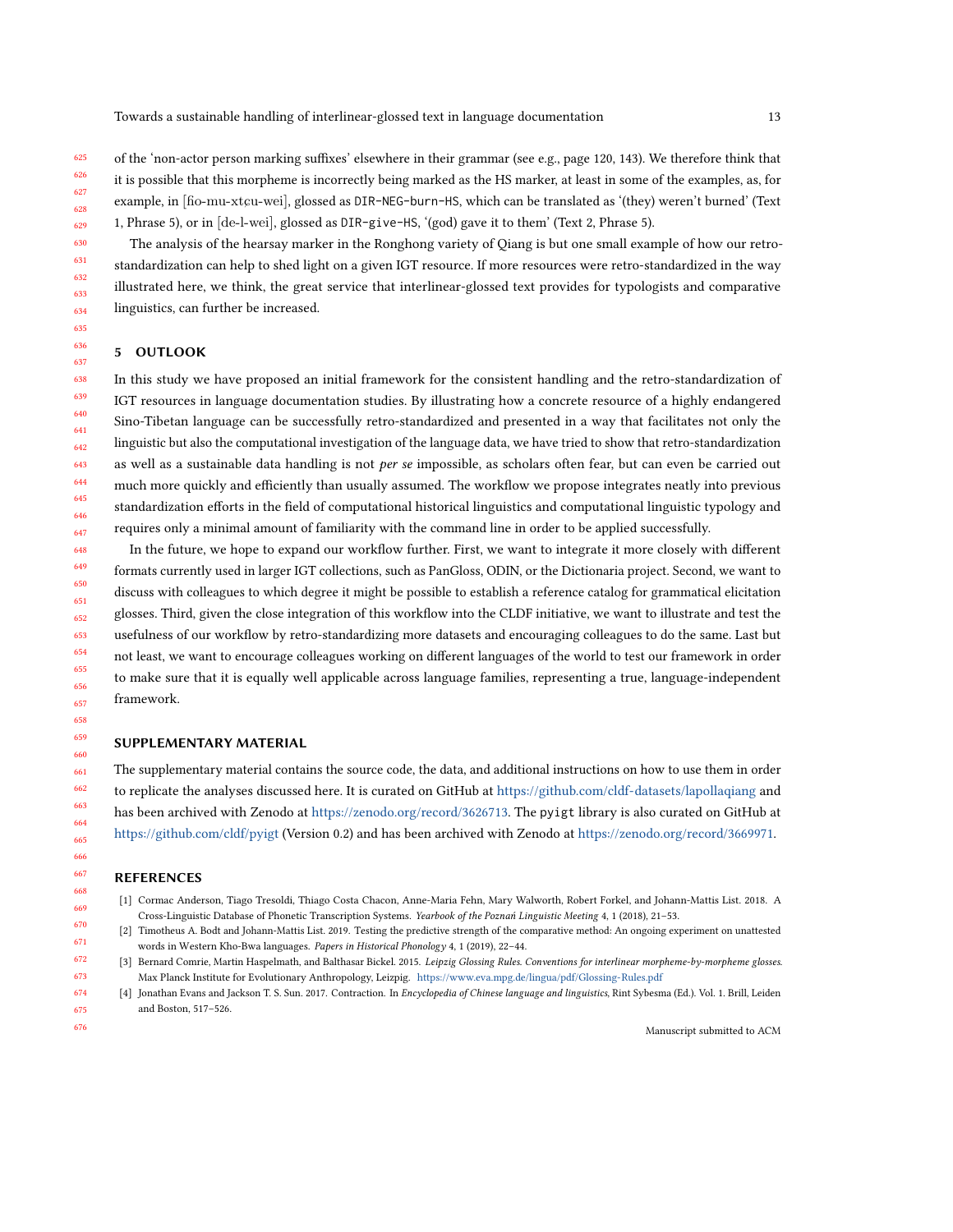| 677 | [5] Robert Forkel and Johann-Mattis List. 2020. CLDFBench. Give your Cross-Linguistic data a lift. In Proceedings of the Tenth International Conference       |
|-----|---------------------------------------------------------------------------------------------------------------------------------------------------------------|
| 678 | on Language Resources and Evaluation. European Language Resources Association (ELRA), Luxembourg, 1-8.                                                        |
| 679 | [6] Robert Forkel, Johann-Mattis List, Simon J. Greenhill, Christoph Rzymski, Sebastian Bank, Michael Cysouw, Harald Hammarström, Martin                      |
| 680 | Haspelmath, Gereon A. Kaiping, and Russell D. Gray. 2018. Cross-Linguistic Data Formats, advancing data sharing and re-use in comparative                     |
| 681 | linguistics. Scientific Data 5, 180205 (2018), 1-10.                                                                                                          |
| 682 | [7] Volker Gast and Maria Koptjevskaja-Tamm. 2018. The areal factor in lexical typology. Some evidence from lexical databases. In Aspects of linguistic       |
| 683 | variation, Daniël Olmen, Tanja Mortelmans, and Frank Brisard (Eds.). de Gruyter, Berlin and New York, 43-81.                                                  |
|     | [8] Harald Hammarström, Robert Forkel, and Martin Haspelmath. 2019. Glottolog 4.0. Max Planck Institute for the Science of Human History, Jena.               |
| 684 | https://glottolog.org                                                                                                                                         |
| 685 | [9] Martin Haspelmath and Robert Forkel. 2017. Toward a standard list of grammatical comparative concepts: The Grammaticon. Talk held at the                  |
| 686 | database workshop of the ALT Meeting 2017. http://dynamicsoflanguage.edu.au/storage/alt-2017-database-workshop-book-of-abstracts-forkel-                      |
| 687 | haspelmath-haynie-skirgard.pdf                                                                                                                                |
| 688 | [10] Joshua Conrad Jackson, Joseph Watts, Teague R. Henry, Johann-Mattis List, Peter J. Mucha, Robert Forkel, Simon J. Greenhill, and Kristen Lindquist.      |
| 689 | 2019. Emotion semantics show both cultural variation and universal structure. Draft article under review. Science 366, 6472 (2019), 1517-1522.                |
| 690 | [11] Randy J. LaPolla. 1996. A grammar of Qiang with annotated texts and glossary. City University of Hong Kong, Hong Kong.                                   |
| 691 | [12] Randy J. LaPolla and Chenglong Huang. 2003. A grammar of Qiang with annotated texts and glossary. De Gruyter Mouton, Berlin and New York.                |
| 692 | [13] William D. Lewis and Fei Xia. 2010. Developing ODIN: A Multilingual Repository of Annotated Language Data for Hundreds of the World's                    |
| 693 | Languages. LLC 25 (2010), 303-319.                                                                                                                            |
|     | [14] Johann-Mattis List. 2014. Sequence comparison in historical linguistics. Düsseldorf University Press, Düsseldorf.                                        |
| 694 | [15] Johann-Mattis List. 2017. A web-based interactive tool for creating, inspecting, editing, and publishing etymological datasets. In Proceedings of the    |
| 695 | 15th Conference of the European Chapter of the Association for Computational Linguistics. System Demonstrations. Association for Computational                |
| 696 | Linguistics, Valencia, 9-12.                                                                                                                                  |
| 697 | [16] Johann-Mattis List. 2017. Historical language comparison with LingPy and EDICTOR. https://doi.org/10.5281/zenodo.1042205                                 |
| 698 | [17] Johann-Mattis List. 2017. Historical Language Comparison with LingPy and EDICTOR.                                                                        |
| 699 | [18] Johann-Mattis List. 2018. Towards a history of concept list compilation in historical linguistics. History and Philosophy of the Language Sciences 5, 10 |
| 700 | (2018), 1-14. http://hiphilangsci.net/2018/10/31/concept-list-compilation/                                                                                    |
| 701 | [19] Johann-Mattis List, Cormac Anderson, Tiago Tresoldi, Christoph Rzymski, Simon Greenhill, and Robert Forkel. 2019. Cross-Linguistic Transcription         |
| 702 | Systems. Max Planck Institute for the Science of Human History, Jena.                                                                                         |
| 703 | [20] Johann-Mattis List, Michael Cysouw, and Robert Forkel. 2016. Concepticon. A resource for the linking of concept lists. In Proceedings of the Tenth       |
|     | International Conference on Language Resources and Evaluation, Nicoletta Calzolari (Conference Chair), Khalid Choukri, Thierry Declerck, Marko                |
| 704 | Grobelnik, Bente Maegaard, Joseph Mariani, Asuncion Moreno, Jan Odijk, and Stelios Piperidis (Eds.). European Language Resources Association                  |
| 705 | (ELRA), Luxembourg, 2393-2400.                                                                                                                                |
| 706 | [21] Johann Mattis List, Simon Greenhill, Christoph Rzymski, Nathanael Schweikhard, and Robert Forkel. 2019. Concepticon. A resource for the linking of       |
| 707 | concept lists (Version 2.1.0). Max Planck Institute for the Science of Human History, Jena. https://doi.org/10.5281/zenodo.3351275                            |
| 708 | [22] Johann-Mattis List, Simon Greenhill, Tiago Tresoldi, and Robert Forkel. 2019. LingPy. A Python library for quantitative tasks in historical linguistics. |
| 709 | Max Planck Institute for the Science of Human History, Jena. http://lingpy.org                                                                                |
| 710 | [23] Johann-Mattis List, Simon J. Greenhill, Cormac Anderson, Thomas Mayer, Tiago Tresoldi, and Robert Forkel. forthcoming. CLICS <sup>2</sup> . An improved  |
| 711 | database of cross-linguistic colexifications: Assembling lexical data with help of cross-linguistic data formats. Linguistic Typology 22, 2 (forthcoming)     |
| 712 | http://clics.clld.org                                                                                                                                         |
|     | [24] Johann-Mattis List, Simon J. Greenhill, and Russell D. Gray. 2017. The potential of automatic word comparison for historical linguistics. PLOS ONE       |
| 713 | $12, 1$ (2017), 1-18.                                                                                                                                         |
| 714 | [25] Johann-Mattis List, Nathan W. Hill, and Christopher J. Foster. 2019. Towards a standardized annotation of rhyme judgments in Chinese historical          |
| 715 | phonology (and beyond). Journal of Language Relationship 17, 1 (2019), 26-43.                                                                                 |
| 716 | [26] Johann-Mattis List, Philippe Lopez, and Eric Bapteste. 2016. Using sequence similarity networks to identify partial cognates in multilingual wordlists.  |
| 717 | In Proceedings of the Association of Computational Linguistics 2016 (Volume 2: Short Papers). Association of Computational Linguistics, Association of        |
| 718 | Computational Linguistics, Stroudsberg, 599-605.                                                                                                              |
| 719 | [27] Johann-Mattis List, Christoph Rzymski, Simon Greenhill, Tiago Tresoldi, and Robert Forkel. 2019. CLICS: Database of Cross-Linguistic Colexifications.    |
| 720 | Max Planck Institute for the Science of Human History, Jena. http://clics.clld.org/                                                                           |
| 721 | [28] Anatole Lyovin. 1969. Review of Hànyǔ fāngyīn zìhuì by Běijīng Dàxué. Language 45, 3 (1969), 687-697. http://www.jstor.org/stable/411456                 |
| 722 | [29] Steven Moran and Michael Cysouw. 2018. The Unicode Cookbook for Linguists: Managing writing systems using orthography profiles. Language                 |
|     | Science Press, Berlin. http://langsci-press.org/catalog/book/176                                                                                              |
| 723 | [30] Yugo Murawaki. 2019. Bayesian learning of latent representations of language structures. Journal of Computational Linguistics 45, 2 (2019), 199-228.     |
| 724 | https://doi.org/10.1162/COLIa00346                                                                                                                            |
| 725 | [31] Christoph Rzymski, Tiago Tresoldi, Simon Greenhill, Mei-Shin Wu, Nathanael E. Schweikhard, Maria Koptjevskaja-Tamm, Volker Gast, Timotheus A             |
| 726 | Bodt, Abbie Hantgan, Gereon A. Kaiping, Sophie Chang, Yunfan Lai, Natalia Morozova, Heini Arjava, Nataliia Hübler, Ezequiel Koile, Steve Pepper,              |
| 727 | Mariann Proos, Briana Van Epps, Ingrid Blanco, Carolin Hundt, Sergei Monakhov, Kristina Pianykh, Sallona Ramesh, Russell D. Gray, Robert Forkel,              |
| 728 | Manuscript submitted to ACM                                                                                                                                   |
|     |                                                                                                                                                               |